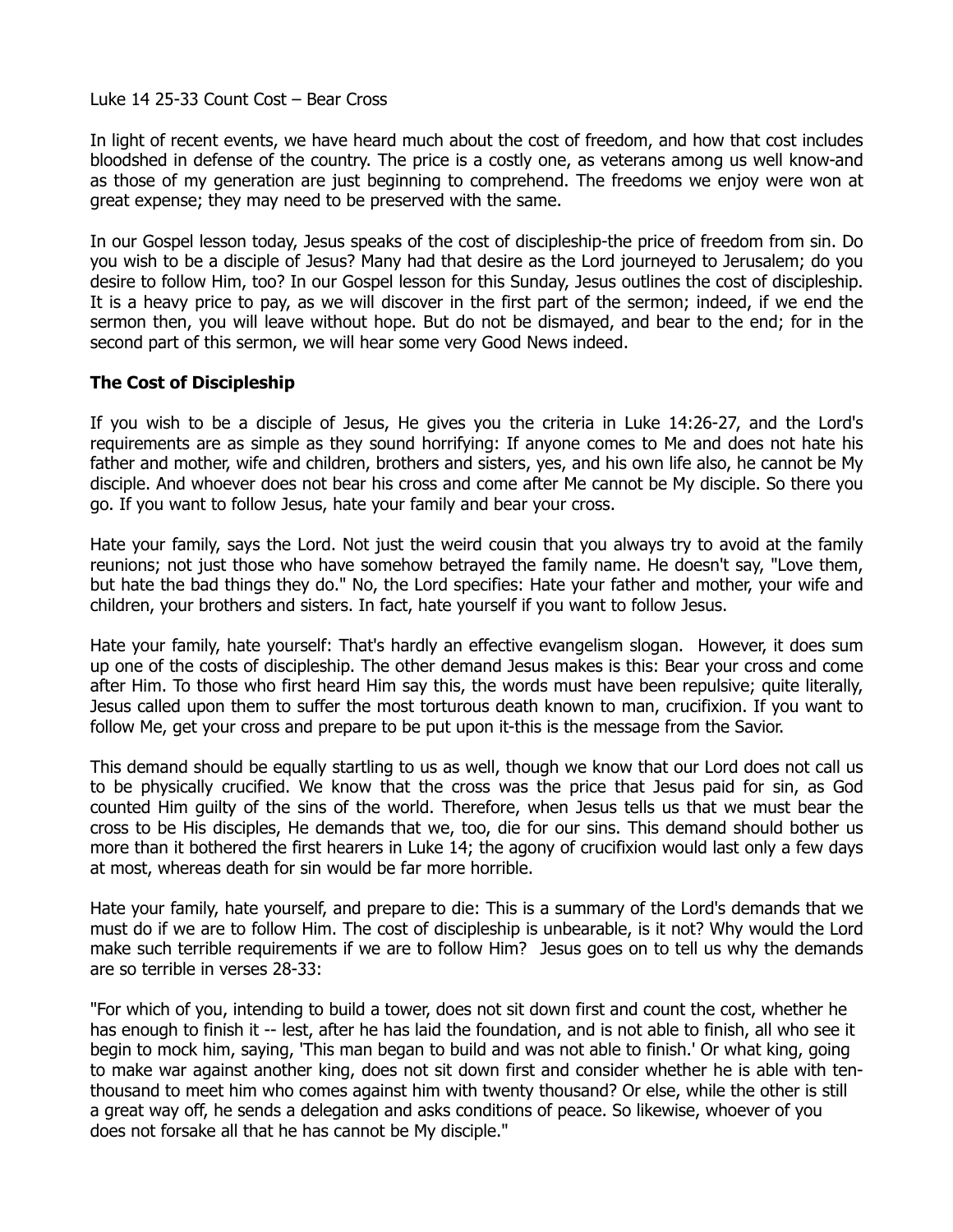Why does Jesus make such terrible demands on those who would follow Him? Because nothing less will get the job done. Without total commitment, you won't make it to heafen; instead you will be much loke the man who builds a tower but runs out of resources partway through. A good start is good, but an incomplete building doesn't do the job; likewise, ayone who attempts to follow Jesus without counting the cost and making a total commitment will not be able to get the job done, and all will be lost. Take this warning to heart, dear Christian, and remember the Tower of Babel; it would be far easier to build a tower to the heavens than it would be to be perfectly committed to Jesus in everything.

Perfect commitment is what it takes to get the job done. If you don't have perfect commitment, then you have less-than-adequate commitment; and then you are like the king who goes against a superior army with less than adequate troops. Indeed, should you try to get to heaven by your efforts and sincerity, it will be an army of one-you-against thousands and thousands of angels led by the risen Lord. Your battle plan will not get the job done. Hate your family. Hate yourself. Prepare to die for your sins. That's the commitment that Jesus demands if you are to be His disciple.

In other words, if you are going to follow Him by your own reason or strength-if you are going to be His disciple by your efforts, then this is the level of commitment that you must have, or else you just won't get the job done. This is how Jesus concludes our text: Whoever of you does not forsake all that he has cannot be My disciple. This news should indeed leave us disturbed, troubled, anxious. And before we go on to relieve that trouble and anxiety, let us point out two things.

First, this text well illustrates for you why we waste no time telling you that you are saved by your commitment to Jesus, by your decision to follow Him, by how much you love Him. We spend no time urging you on to dedicate yourself further to being His disciple by your own reason and strength, because no one can do it; we might just as well urge you to sprout some wings and fly home. No one can achieve the level of commitment necessary to hate his family, hate himself and prepare to die. Oh, someone might point to three or four isolated individuals throughout history who appeared to do this, but that's no comfort: Such an example teaches us that only three or four have a chance at being disciples, and the rest of us are lost.

Second, and far more importantly, we must point out that we have only spoken in terms of the Law so far. Remember the purpose of God's Law: It tells you what God demands of you if you are to be perfectly holy and righteous before Him; and it is also to point out to you that you cannot do it. When Jesus says these words, He is preaching the Law. He is declaring to all who hear that the cost of discipleship is extraordinary, and it is one that we, in our sinfulness, are incapable of paying. He is saying, "If you want to be my disciple by your own commitment and work, this is the level of commitment you must have to be holy and righteous before God. This is the level of commitment that you must have if you will truly be My disciple." He is saying this to tell us that we cannot do it. He is proclaiming to us clearly that we cannot pay the price, that we in our sin are incapable of the cost of discipleship.

But while He proclaims these things to make us despair of our own efforts, He does not do so to leave us in despair. No, implicit in this proclamation of Law is the sweet message of the Gospel: While we cannot and will not afford the cost of discipleship, the price has already been paid so that you might be His disciples.

## **The Price Paid**

We take another look at the text, then-this time to proclaim the Gospel. Jesus declares, If anyone comes to Me and does not hate his father and mother, wife and children, brothers and sisters, yes,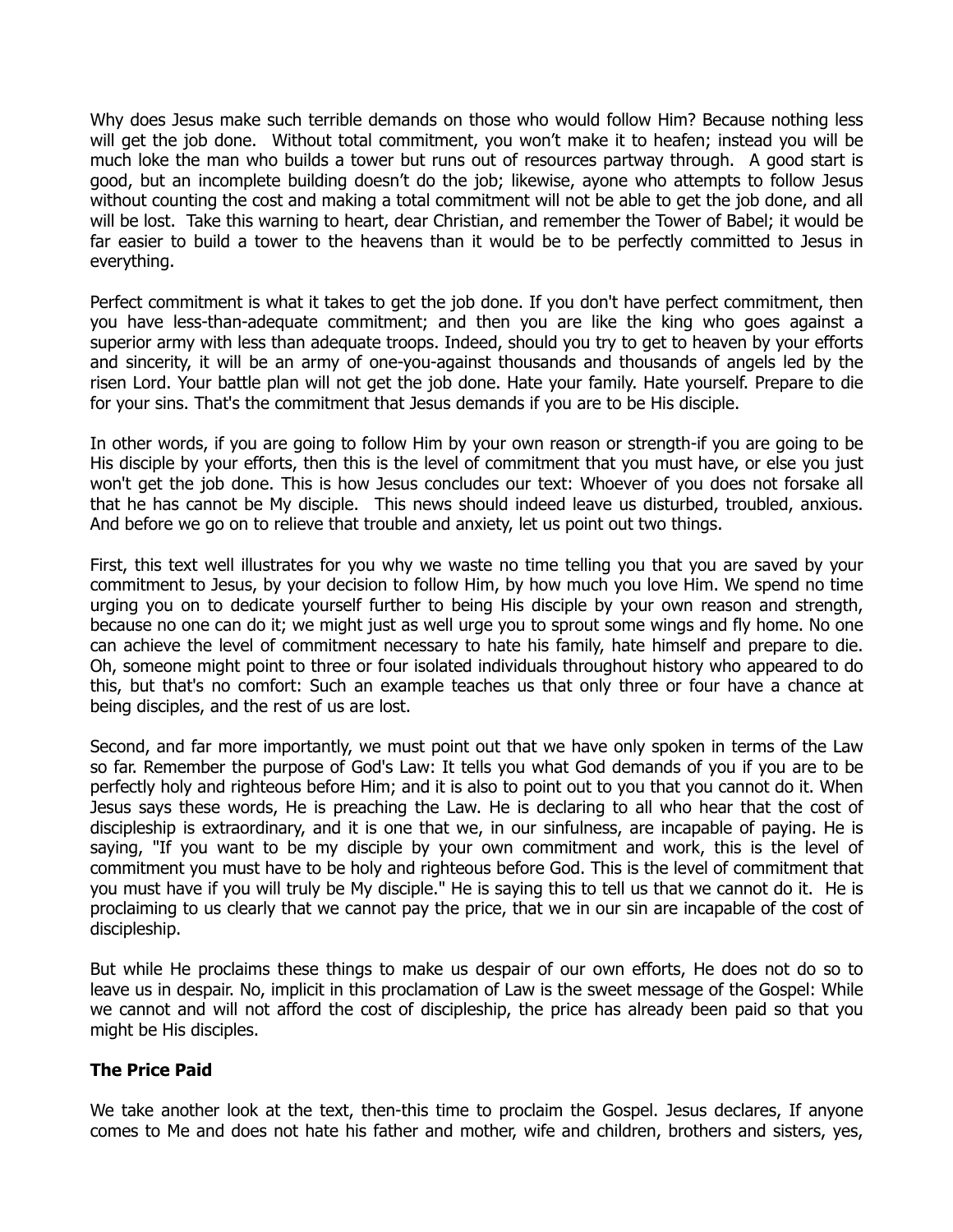and his own life also, he cannot be My disciple. First, we need to speak of hatred, for the word had a greater meaning in biblical times. To hate could mean to despise, as we think of it today. However, to hate could also mean to love less than someone or something else. For instance, Jacob had two wives, Rachel and Leah; and Genesis 29:31 notes, And when the LORD saw that Leah was hated, he opened her womb: but Rachel was barren (Gen. 29:31). This does not mean that Jacob hated Leah, his wife; rather, it means that he loved her less than Rachel. Likewise, the Lord declares in Romans 9:13, "Jacob I have loved, but Esau I have hated."

This does not mean that the Lord despised Esau; it means that He chose Jacob to be the ancestor of Christ. So when Jesus declares that His disciples must hate their families and themselves, He is not calling upon them to despise their mothers, fathers and others. He is calling upon them to love Him more than them. He is telling His disciples to keep the First Commandment, Thou shalt have no other gods before Me. But before we breathe a sigh of relief and say, "Oh! That's all He meant!", we must soberly realize that this level of commitment is far beyond our capability. Quite naturally, we place family above the Lord. Stalwart supporters of sound doctrine may find fault with a pastor or congregation when that doctrine is applied to their wayward chidren. Spouses and children often give in to the temptation and skip the Divine Service at the request of an unbelieving family member. And who is courageous enough to correct a false teaching when the extended family is gathered around the table for Christmas dinner? Very few qualify for even this. By nature, we believe that keeping the family peace is more important. Keeping the First Commandment is a cost of discipleship that we won't, can't pay.

Jesus can, and Jesus has. He has preferred the Father's will over that of His human family. We read in the Gospels that Jesus' mother and brothers came to see Him, and it is believed that this was likely to plead with Him to stop teaching, maybe even to haul Him away. Rather than give in for the sake of family peace, Jesus continued to do the Father's will so that He might go to the cross for us. Jesus preferred God the Father's will over Himself. We hear His prayer in the Garden of Gethsemane, "Father, if it is Your will, take this cup away from Me; nevertheless not My will, but Yours, be done" (Luke 22:42). Though He does not wish to suffer, Jesus gives up His own life and well-being in order to complete His Father's plan for our salvation. At the expense of His life, Jesus has kept the First Commandment for you, and this is your salvation.

In His mercy, He gives you the credit for His obedience. By His grace, He covers you with His righteousness. Therefore, the Father looks upon you and does not see your sin. He sees His Son's perfect obedience, because Jesus has given you the undeserved credit for it. So, the cost of discipleship is hate your family, hate yourself. It is a high cost, but Jesus has paid the price; and He gives the gift of discipleship to you freely. The next cost of discipleship was, And whoever does not bear his cross and come after Me cannot be My disciple. Jesus called upon His hearer to prepare to die for sin if they were to be His disciples. It is true that there is a price to be paid for our sin, and that the wages of sin is death. It is also true that we deserve to die for our sin-our sin, our payment and punishment. It makes logical, legal sense. It is also true that Jesus has borne a cross that wasn't His; He was without sin, and therefore He did not have any wages to pay. However, His cross was for the sins of the world, and God the Father has judged Him in your place. Because of this Gospel, Jesus does not demand your death for your sins as a condition of discipleship. For His sake, bearing your cross does not mean that you must die to satisfy God's anger for your sin. God's anger for your sin is satisfied-it was satisfied on Jesus' cross, as He suffered and died for you.

Jesus does not demand that you die for your sin, because He has already died for it. Instead, by faith, He does call upon you to confess your sin, to acknowledge that His death is the one you deserve. And then - wondrous news! - He declares that He shares His death with you. He joins you into His death so that you do not have to die for your sin yourself. He bears the wrath, the stripes, the lies, and suffers so willingly-all so that you might be delivered from the same. What, then, does it mean to bear your cross to be a disciple? To bear your cross is to bear His cross, and your burden is light as